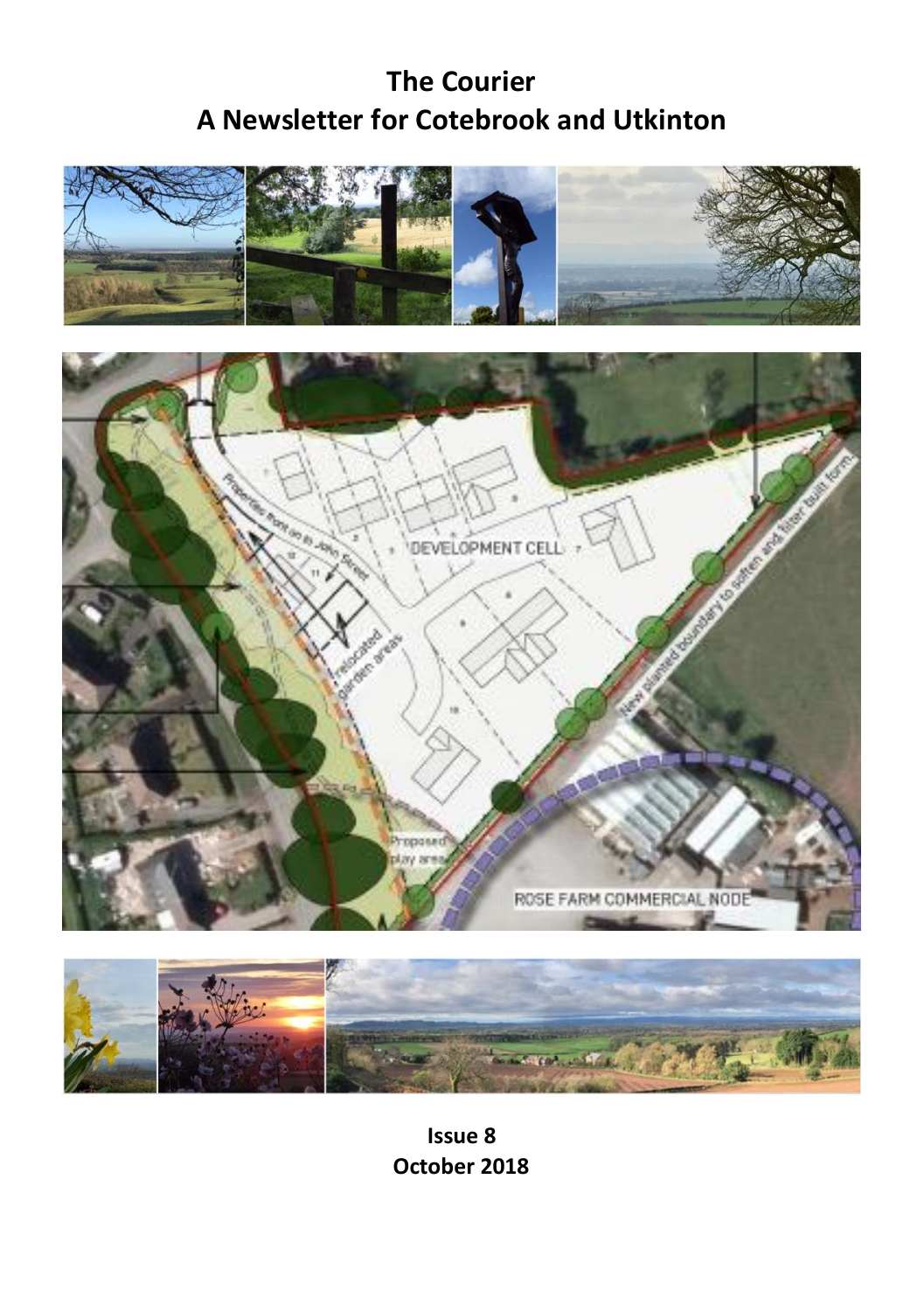#### **Editorial Comment**

There have been two items of real note this summer; the Appeal against CWaC's decision to refuse the planning application for Northgate Field and the continuing progress towards a 'Neighbourhood Plan'. Both have seen a great deal of work, but let me deal with the positive first.

#### **Neighbourhood Plan:**

The Steering Group of the Neighbourhood Plan have been beavering away putting the final touches to a public consultation that will hit your doormats (if it hasn't already) in early October. This survey, which you can also do online, is based on the huge amount of work they did in 2017 to gather all your thoughts on the issues that face our two communities. I have seen the draft and its very good, easy to complete and will certainly inform the 'Vision and Objectives' that will, eventually become the draft Neighbourhood Plan to be scrutinised by CWaC and an Inspector and then the final Document upon which you will vote.

What is important is that this will become the blueprint for the Parish for the next 10 years and ANY development of any kind will have to refer to this document. So it is vitally important that you and your family participate in the survey so it truly reflects what you want the communities of Cotebrook and Utkinton to look like into the future. The NDP team have a piece elsewhere in this issue – it makes good reading.

**Now the (possibly) negative - Northgate Field Appeal:** By the time you read this the decision by the Planning Inspector (who acts on behalf of the Minister) may have been made. The front cover of this edition is a montage representing how the residents and visitors to Utkinton like to imagine our lovely community together with what the developer wished to impose.

We wanted to let you know how hard the three groups (the 'Utkinton Green Space Action Group', the 'Steering Group' of the Utkinton and Cotebrook Neighbourhood Plan and Utkinton and Cotebrook Parish Council) worked on your behalf. Collectively these three contributed weighty and well-constructed documents to the Inspector in support of CWaC's decision to refuse the outline planning application (17/01595/out) on grounds of Landscape Distinctiveness not on housing need.

But the Developer had employed a large, UK wide organisation to write and process their appeal so we, to coin a phrase, 'fought fire with fire'. We employed a Landscape and Planning Consultant (Blackfryers) to review their input and between us refuted many of the developer's assertions, inaccurate statements and stuff that was just plainly wrong or out of date. You can see them on our website and the CWaC planning website too. Throughout, we maintained that this development will do irreparable and irrevocable harm to the landscape integrity of the village and, along the way, pushed as many buttons as we could in terms of it being just an opportunity for the developer to make money on the back of affordable housing.

If the developer loses the Appeal, then it won't be the last we hear from them. They can appeal further by way of a Judicial Enquiry that can only be heard on the basis that the Inspection or Planning process was flawed. That will cost them a lot of money.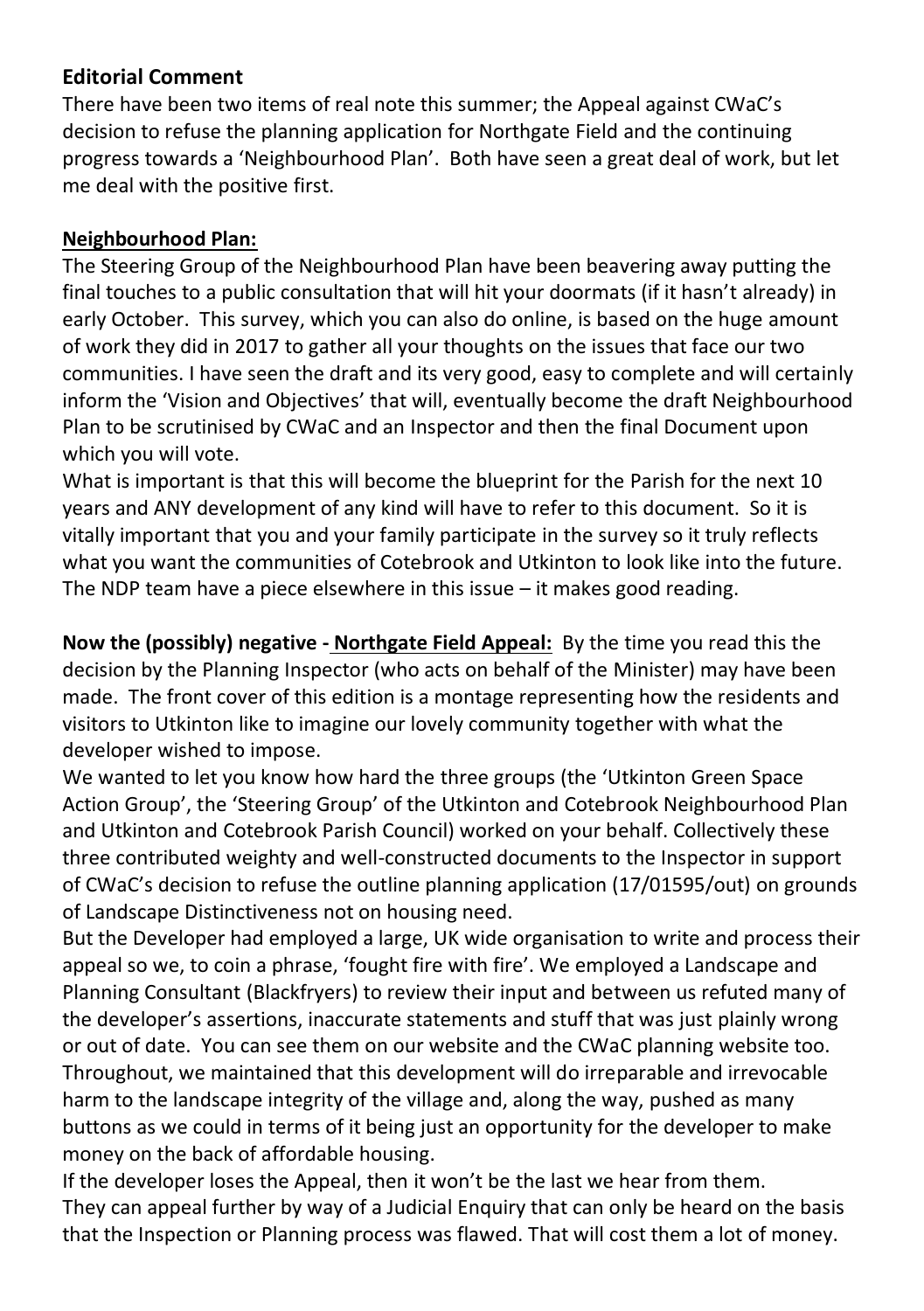But if it does go 'our way' then we believe that they will come back for another try, with a different layout that has to meet **ALL** of CWaC's landscape and environmental concerns!

\_\_\_\_\_\_\_\_\_\_\_\_\_\_\_\_\_\_\_\_\_\_\_\_\_\_\_\_\_\_\_\_\_\_\_\_\_\_\_\_\_\_\_\_\_\_\_\_\_\_\_\_\_\_\_\_\_\_\_\_\_\_\_\_\_\_

It's not a process that I'd like to go through too often and the support we've had has been fantastic – thank you one and all.

Frank Tunney – Editor

**Doorstep Vendors and 'traders'** Posted by Councillor Roger Barnes

Dear residents of Utkinton and Cotebrook,

During the last few weeks we, your Parish Council have heard stories of residents being harassed by vendors at their doors ,we have taken advice ,and our advice to you is to ignore the persistent knock on the door. The chances are that these people work in pairs; while one is attracting your attention the other one could be round the back ,or, worse still, in your back door .If you feel uncomfortable at all ring 999, **DONT HESITATE**!

#### 'Quiz Night – Utkinton Village Hall'

The annual Utkinton Quiz Night will take place on Saturday 13th October 2018, make sure you don't miss this opportunity to test your knowledge and have a lot of fun.

\_\_\_\_\_\_\_\_\_\_\_\_\_\_\_\_\_\_\_\_\_\_\_\_\_\_\_\_\_\_\_\_\_\_\_\_\_\_\_\_\_\_\_\_\_\_\_\_\_\_\_\_\_\_\_\_\_\_\_\_\_\_\_\_\_\_

## \_\_\_\_\_\_\_\_\_\_\_\_\_\_\_\_\_\_\_\_\_\_\_\_\_\_\_\_\_\_\_\_\_\_\_\_\_\_\_\_\_\_\_\_\_\_\_\_\_\_\_\_\_\_\_\_\_\_\_\_\_\_\_\_\_\_ **Village Hall News:**

#### **Utkinton – Spruced up!**

Utkinton Hall has had a bit of a 'make-over', the new floor and emergency door have been complemented with a redecoration and they all look very smart indeed. Add to that the two planters, donated by Bob and Beryl Higgins and planted up by Kath Dahill, some new stone added to the carpark and the pruning of the bushes (by the ladies of the WI) it all looks very spick and span and will do so for the Commemoration of the 'Shrine on 11th November – more of that later.

#### **Cotebrook – almost finished**

The official re-opening will be on Friday  $30<sup>th</sup>$  November by 'The High Sheriff of Cheshire, Alexis Redmond MBE'. We are looking forward to seeing the efforts of the committee and the fundraisers. From the outside, so far, it looks magnificent and worth waiting for.

And on the subject of **Cotebrook Greens** the Parish Council is reviewing its occupancy of the greens behind Woodlands Close and we will be asking your views – do you use them, if so how often and what would you do if they were not there. Look out for a short questionnaire dropping through your letter box.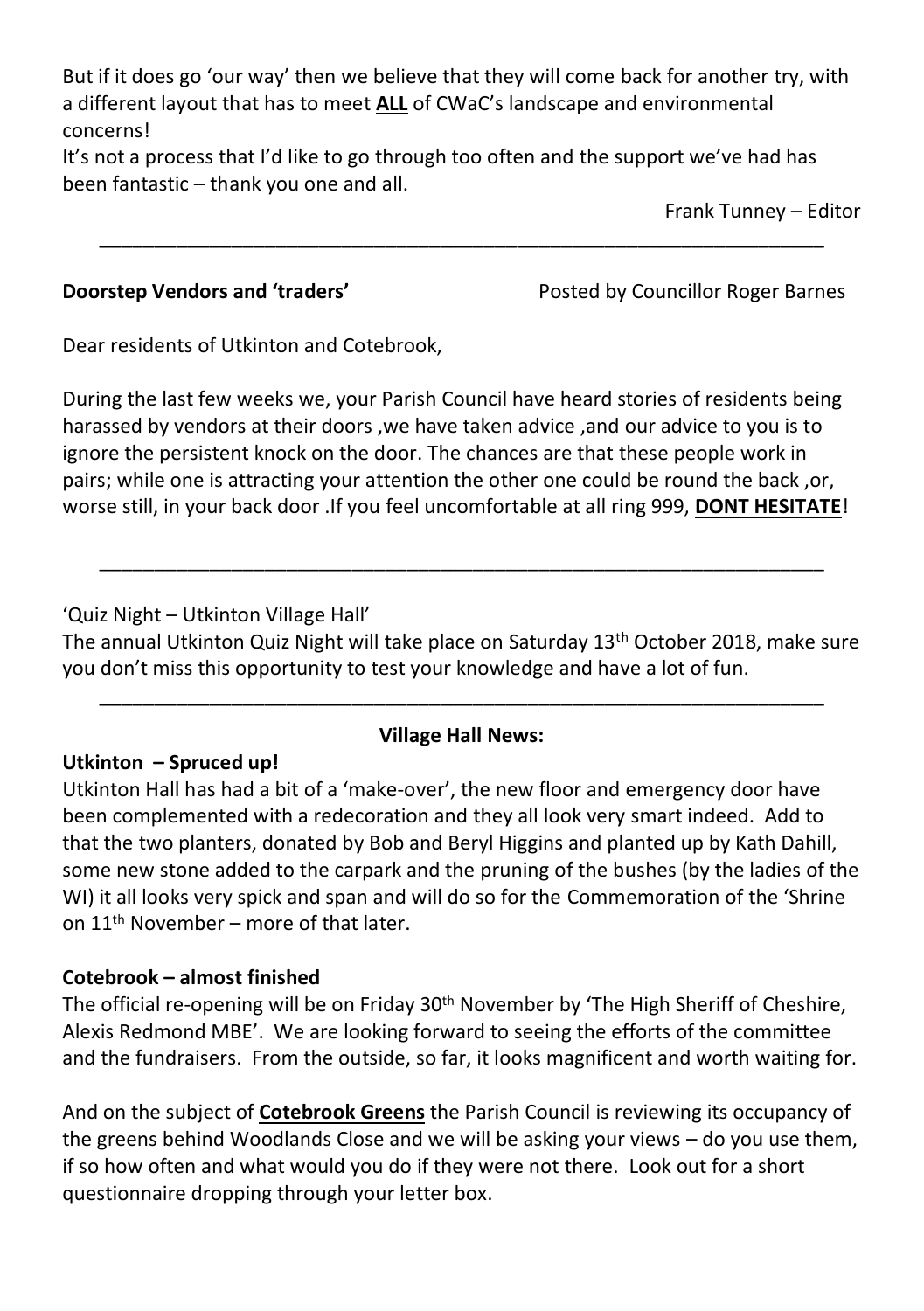#### **Neighbourhood Development Plan: Update and 'Vision and Objectives' Survey**

Cllr. Ian Priestner

Thanks to the overwhelming positive response when we first told you about our Neighbourhood Plan – nearly half of all parishioners responded within the deadline – we have now put together the 'Vision and Objectives' for the Plan, based entirely on what you told us were your priorities.

Getting our vision right and clarifying our objectives is the next vital stage on our journey to achieving our Plan – and we are hoping for another great response from you.

Over the first week of October forms for you to complete will be sent out to you personally by hand. Once you have completed them please drop them off in the boxes provided at both Village Halls, or at the Rose Farm Shop; or if you prefer just put them in the Freepost envelope and post them back to us.



Members and supporters of the Neighbourhood Plan Steering

Group, joined by your Parish Councillors, will be contacting you to encourage you to respond and to answer any questions you may have.

This next stage, 'Vision and Objectives', sets out what you have told us are your priorities for the future of the Parish. You will see when you receive the forms that they have been broken down into seven headings. These are:

- **HOMES TO MEET THE NEEDS OF LOCAL PEOPLE**
- **PROTECTING THE BUILT ENVIRONMENT**
- **BETTER FACILITIES FOR LOCAL PEOPLE**
- **SUPPORTING THE LOCAL ECONOMY**
- **TRANSPORT, COMMUNICATION AND INFRASTRUCTURE**
- **ENCOURAGING AND SUPPORTING LOCAL DISTINCTIVENESS**
- **PROTECTING LANDSCAPE AND NATURE CONSERVATION INTERESTS**

A sample page is overleaf and there will be plenty of space on the forms for you to add your own comments, to emphasise something or bring something new to our attention. Please feel free to do so.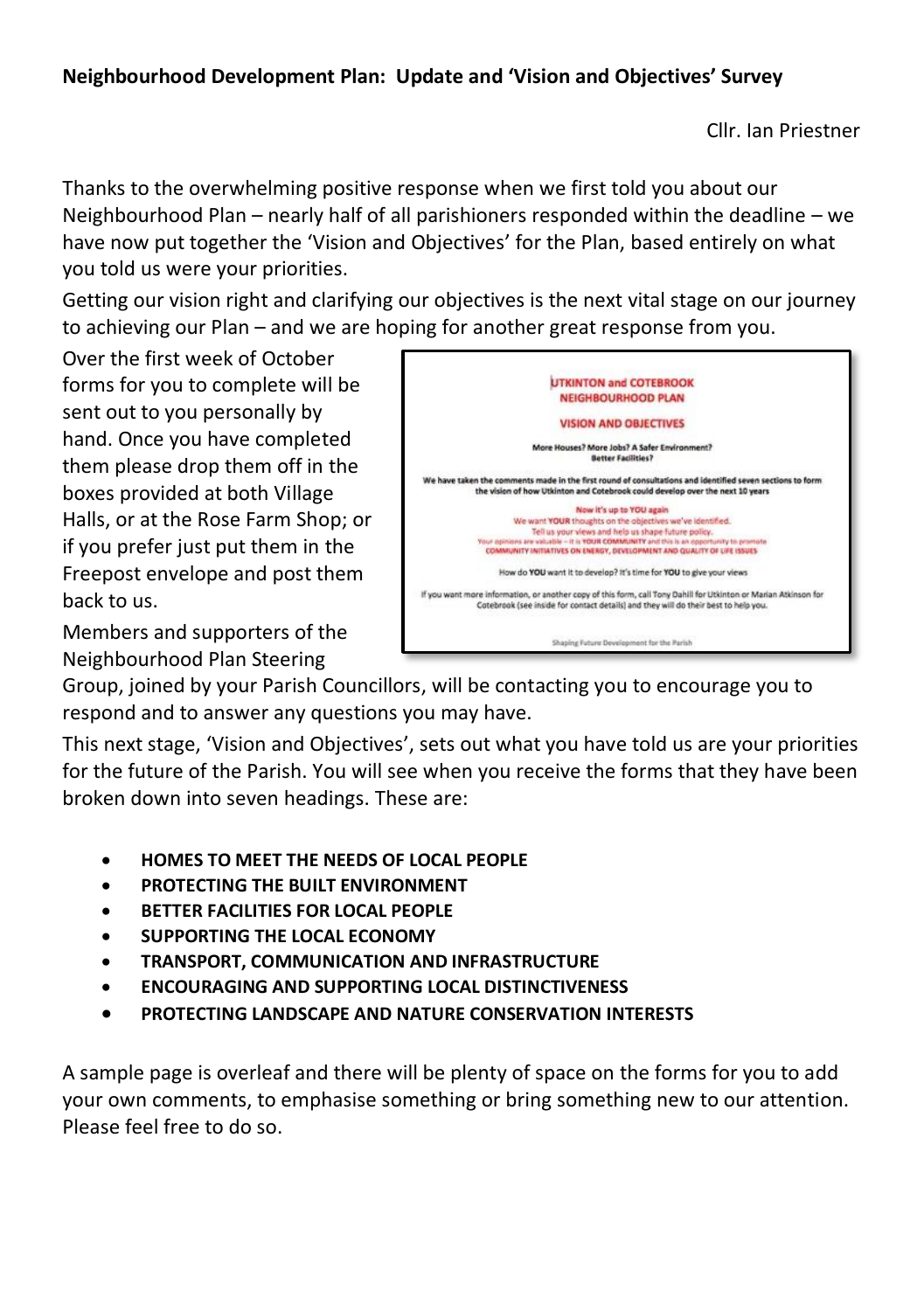



# **The deadline for responses is the 16th November.**

Once we have your responses, and this time we want to break all records by hearing from all of you – we will start the drafting of the Plan.

The Plan will be a powerful means of helping you to steer the future direction of the Parish. Planning authorities and developers will be obliged to take our vision and objectives into account. It will also acquire legal status and be an essential part of how the Parish grows and changes.

Before the Plan is formally adopted and comes into force there has to be a Referendum and this will be held in the second half of 2019.

You may wish to know who is helping manage the whole process.

There is a Steering Group, which is Chaired by Tony Dahill of Bramble Bank in Utkinton and members include;

Marian Atkinson from Cotebrook,

Carol Weaver, Graham Spencer and Vicki Ratchford, who have all brought with them considerable expertise in planning and community-related issues.

Ian Priestner represents the Parish Council on the Steering Group.

If you want to join us on the Steering Group or volunteer to help, please contact Tony Dahill.

Your Parish Council, chaired by Frank Tunney, is responsible for ensuring the process governing the Plan and the management of the budget is handled effectively.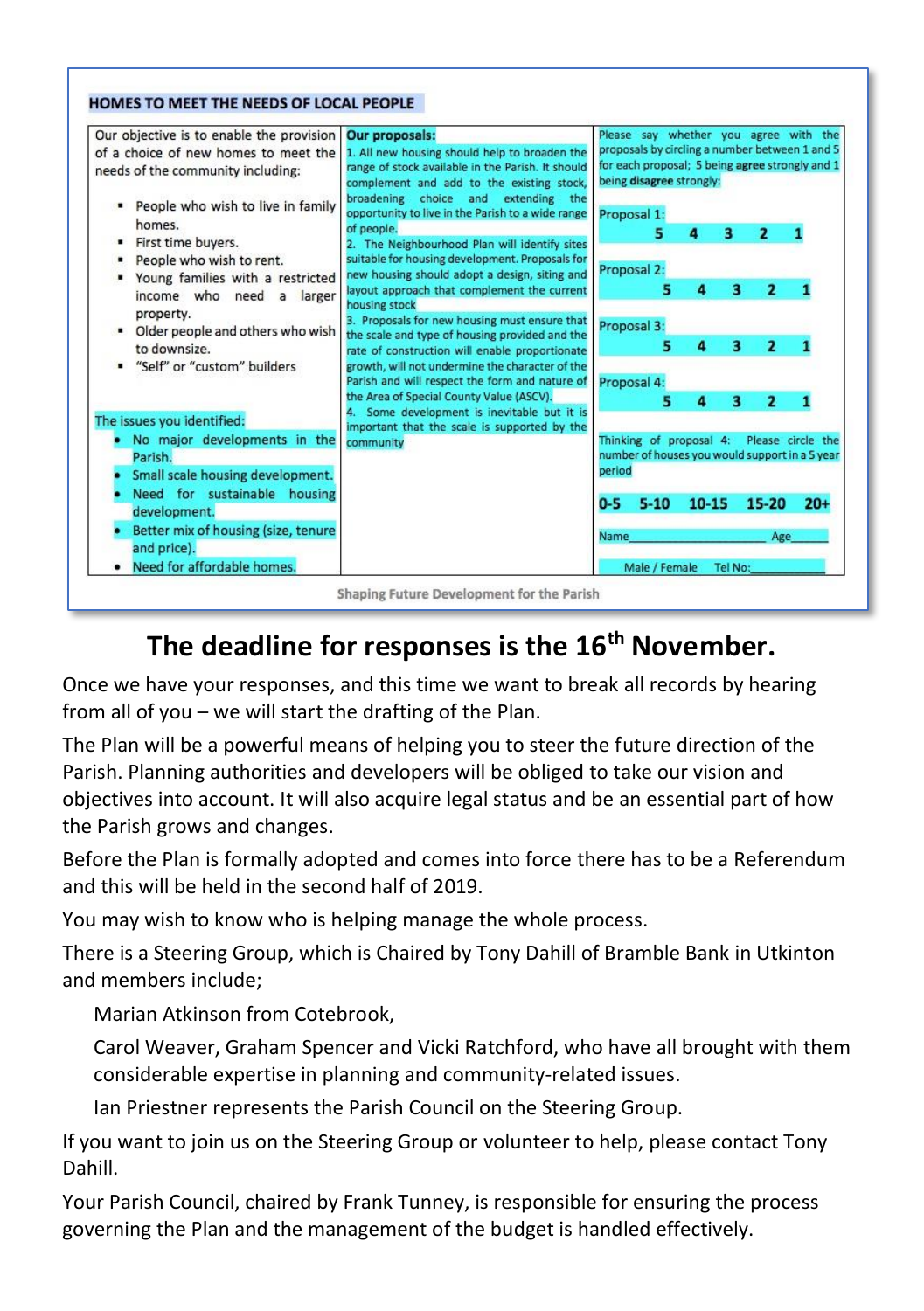#### **News from St Paul's, Utkinton**

It has been a busy few months at Utkinton St Paul's Primary School with the building project coming to an end as well as the start of an exciting new academic year.



In late May, after a winter of work we were finally handed over the new build that has created a new office area, two new classrooms and release space for a school hall – something which our school has never had. Comments from visitors have been very positive and the consensus is that the school now has a modern feel yet retains the distinctiveness of the old building. All of this means that we are now able to

offer a curriculum fit for the 21<sup>st</sup> Century which will hopefully ensure the sustainability of the school long into the future. Thank you to all of the residents in the village for their support and understanding throughout the project. You are all invited to come and visit the school for our 'Community Open Afternoon' which will take place on Friday October 5<sup>th</sup>. This will take place from 1.30 - 3.00pm and will feature an opening of the building by the Director of Education at Chester Diocese, Chris Penn.

An initiative we introduced at the beginning of this academic year is 'weekly reflection

time'. Each child has their own personal 'reflective journal' and are given time at the end of each week to reflect on their learning in relation to both our weekly value as well as the half termly value. These were selected by our newly-formed 'Christian Ethos Group' working in collaboration with other children, parents and governors during the Summer Term. Our value for this half term is **'friendship'** and through both collective worship and RE teaching children are learning about



how this is shown in the Bible and then considering how the learning from this can impact on their own lives. We hope that through this experience we can develop children in both a spiritual and moral way.



The sporting term started as the last one finished with another victory. Well done to the Year 5 and 6 Tag Rugby team who took part in competition at Tarporley High School and became small school champions! Playing four games overall, winning three and drawing one of these, led them to achieve the honour. Congratulations to everyone that took part – what a

way to start the new sporting year!

Anyone wishing to visit the school can contact us on **01829 732322.**

**Gareth Coyne (Acting Headteacher)**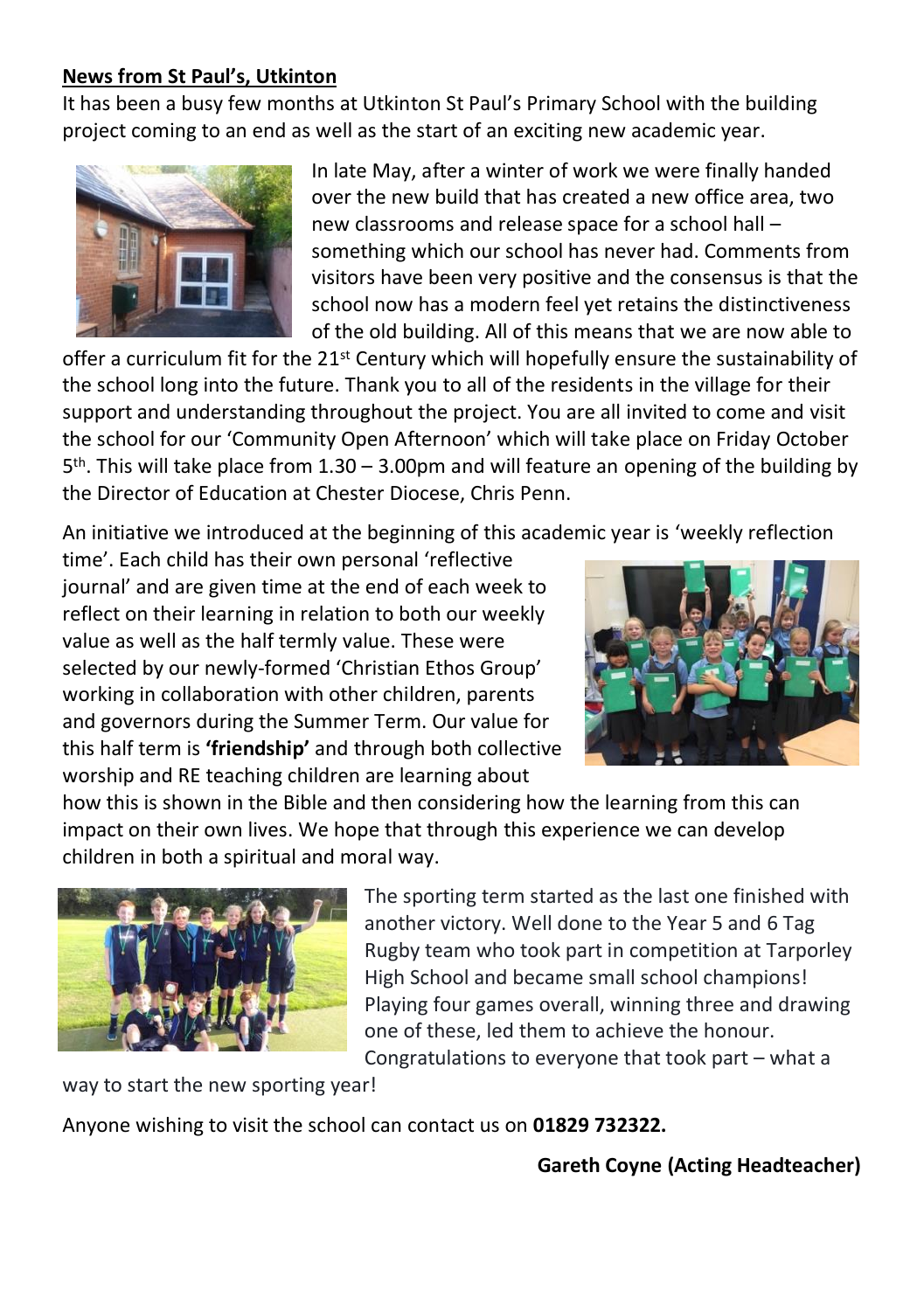#### **The 'Shrine' – aka 'Utkinton War Memorial'.**

Over the summer those eagle eyed amongst you might have seen some work going on at the War Memorial – well, thanks to your donations (and between residents and Donors we raised just over £4,500) we were able to employ the services of a qualified mason to give this 100-year old edifice a proverbial 'facial'.

Finesse Masonry (from Mold) are a well-regarded firm of masons, used to working on cathedrals and the like, and the Parish Council commissioned them to clean and refurbish the stone in time for the 100-year commemoration of the cessation of hostilities in November 1918. Working with something as old and weather-worn as our War Memorial was never going to be easy and it was unlikely ever to be just as it was when it was out in place in September 1918.

It was covered in algae, moss and other detritus plus some very unwelcome graffiti – thank you Janet and Will whoever you are – and the main stone now looks bright and almost 'glows'. The two cracks are still there and we were advised that to try and repair them might cause more damage than good. So they are what they are – at least the inscriptions can be read now.

Two of our Councillors, Graham Stewart and Jason Hughes, are organising a commemoration – it won't be a religious service more a remembrance as well as a coming together and a chance to gather. There is more of detail elsewhere in the 'Courier' and we look forward to seeing you there on  $11<sup>th</sup>$  November.







### "**The Commemoration 11-11-2018 @ 11:00 am**

The date of the cessation of Hostilities in Europe that signalled the end of WW1 is one enshrined in the memories of many and here in Utkinton we are proposing to have a short but memorable commemoration to mark the refurbishment of the War Memorial and the men who went to war and didn't come back.

The event will be a short one starting with a gathering at the Shrine around 10:50 . At 11:00 we begin a short secular service by playing 'The Last Post' followed by a two minute silence, some short and pertinent readings and the laying of the wreath all followed by some more appropriate music.

Following this, the assembly will reconvene at the Village hall for tea and refreshments. We hope you will be able to make it and are asking for a small number of volunteers to act as marshals as we will not be closing the road.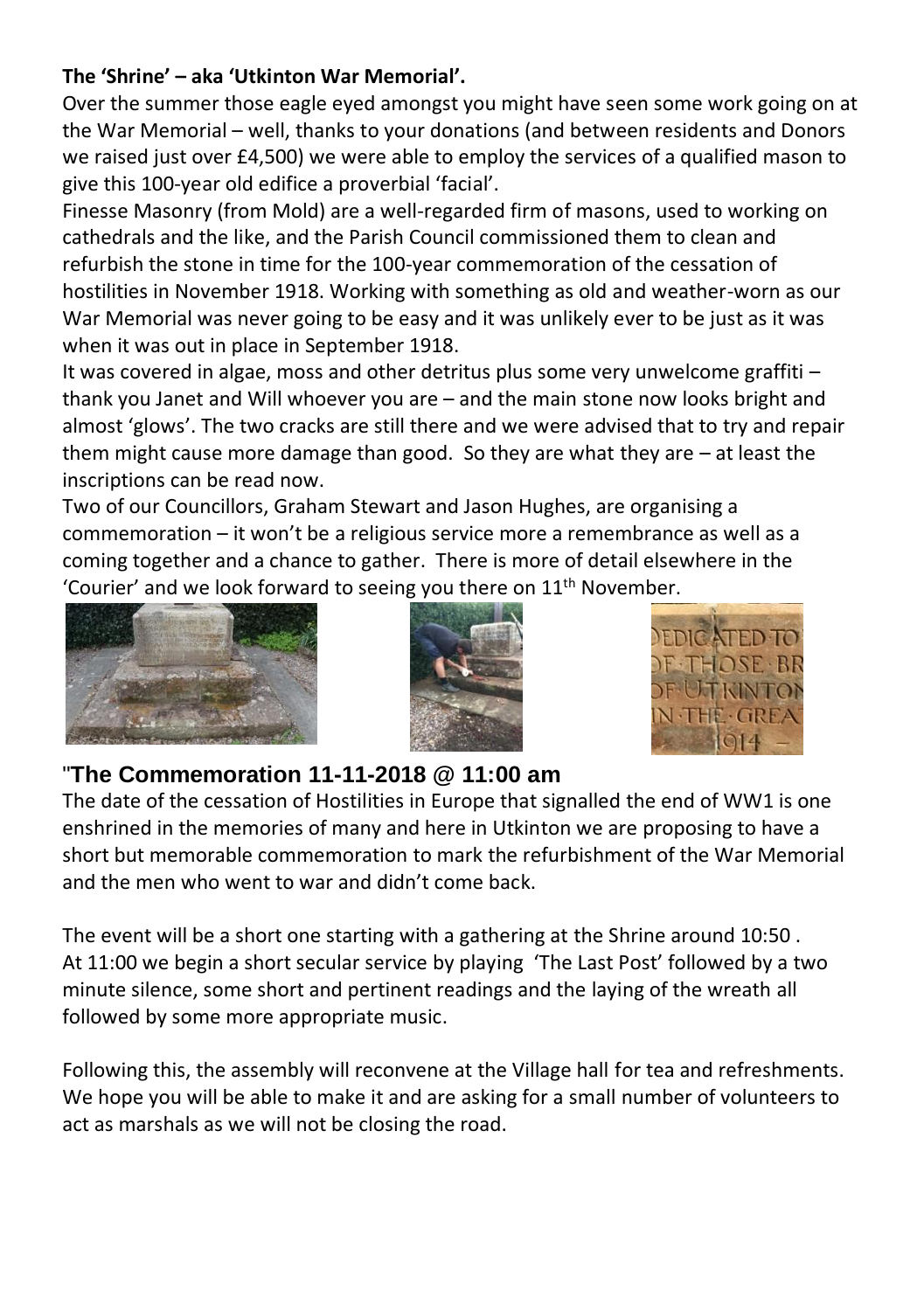### **Garden Fete Committee**

Late in September the committee that organises the annual Utkinton Garden Fete had some bad news – that Richard Francis had decided to step down after some 23 years at the helm.

The committee (currently Margaret Bowers and Liz Hannath of the WI, Suzanne Lunt and Steph Wrather of the PTA and Frank Tunney from the Parish Council wanted to thank Richard formerly on behalf of the whole community and say that his shoes will be hard to fill. But they will try.

This is a totally voluntary organisation and they have started the search to find someone to step in and if you would like to volunteer, help or know someone who could then please get in touch via the Courier and [Utkintonpc@gmail.com.](mailto:Utkintonpc@gmail.com) 

In particular they are looking for volunteers to man the Car Park, stalls and sell raffle tickets.

#### **Utkinton Village Hall Members Club**

This monthly draw has a current membership of 38, who each pay £20 per annum and the total is split between Utkinton Village Hall and the members and once a month the 50% balance is divided by 12 and that amount given to the winner.

The 'Members Club' is always looking for more members and if you would like to join please contact Richard Francis on 01829 752551.

Winners for 2018 have been:

| January  | Mrs Susan Foster Smith     |
|----------|----------------------------|
| February | Mrs Judi Jennings          |
| March    | <b>Mrs Margaret Bowers</b> |
| April    | Mrs Dorothy Edwards        |
| May      | Mrs Liz Hannath            |
| June     | Mr Ted Scott               |
| July     | Mrs Hilary Dawson          |
| August   | Mr Steve Hammond           |
|          |                            |

If the September result is known when we go to press … it could be you, but to coin a phrase 'you've got to be in it to win it!'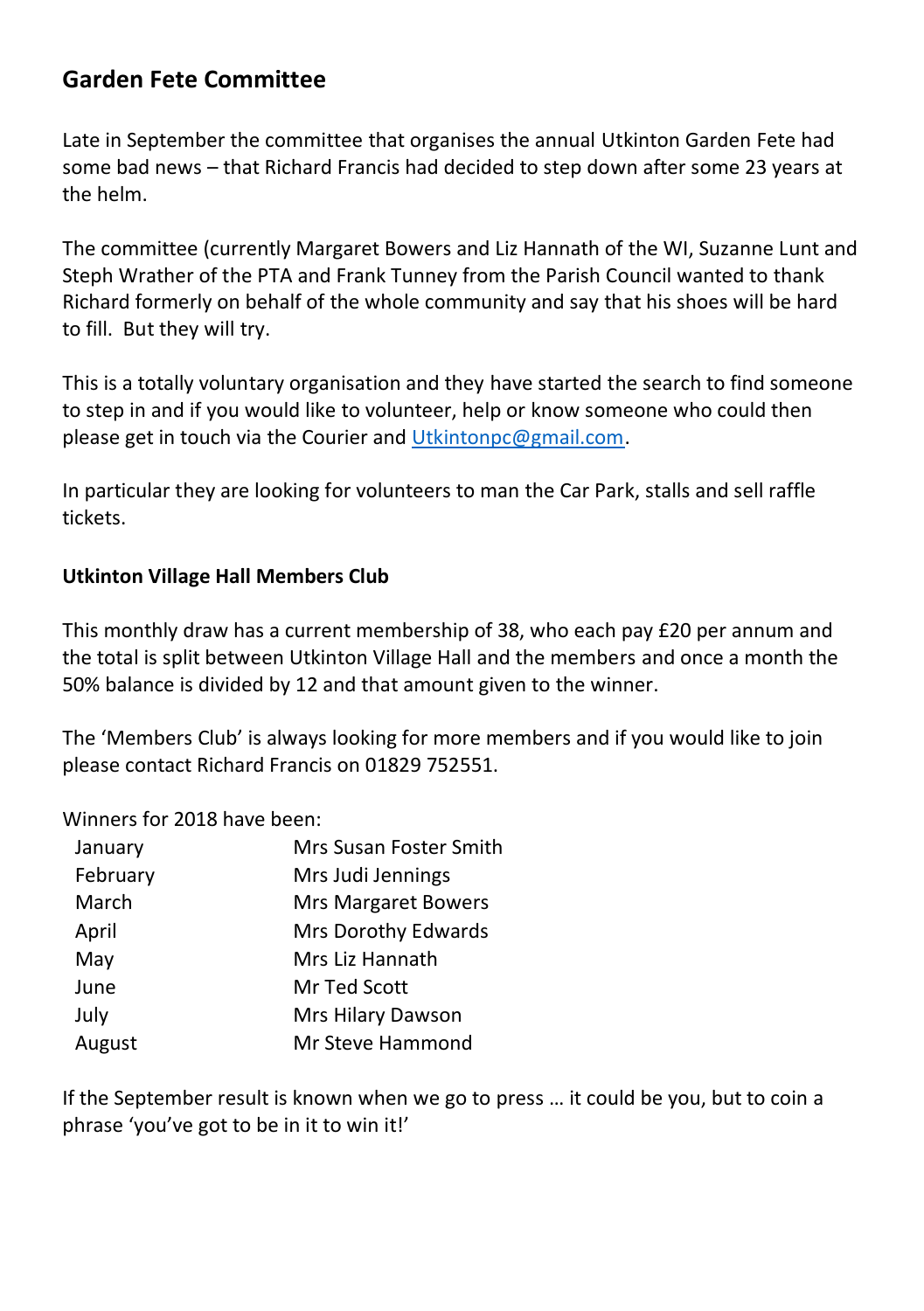#### **PARISH CLERK'S MUSINGS**

#### **Part One – A year in the life of a Parish Clerk** By Anita Langford

You might have wondered who that strange person was wandering around the streets of Utkinton & Cotebrook taking pictures?

It was me – your Parish Clerk and I thought I would update you on my first year (almost) in this role.

You might wonder what a Parish Clerk does, well the simple answer is just about anything and everything to ensure that your Parish Council meets both its legal and financial responsibilities.

In more detail:

• Attend Parish Council meetings and preparing/issuing all documentation for these.



*Figure 1 Photo of me & the fourlegged family*

- Ensure that your precept of £6,300 is spent wisely and to the benefit of residents. This is not a lot of money when you think of everything we would like to do.
- Highlight issues with Cheshire West and Chester Council (CWaC) that need addressing. This mainly relates to highways issues (yes someone has to report the state of our roads and the potholes which seem to be breeding like rabbits!), but it could be any department there.
- Take the above mentioned photos to support any issues.
	- Interesting photos taken broken and missing road signs, empty grit bins, dog mess and the finger posts. Yes, I get all the good jobs!
- Liaising with local residents about any issues either they have with us or we with them.

#### **Highlights of my year:**

- Being involved with the collecting of donations towards refurbishing the Shrine and the plans for our Remembrance Sunday service.
- Surviving and passing my year-end audit.
- Finding out about what is happening in our Parish.

#### **And some low points:**

- Trying unsuccessfully to get more waste/dog bins in the Parish.
- Reporting the same/similar issues to CWaC on a monthly basis.
- Having to work to long winded rules and regulations. Coming from the Private Sector, it seems that Local Government is about 20 years behind and has some long winded procedures.

If you are interested in the life of Utkinton & Cotebrook Parish, there are a number of ways you can do this: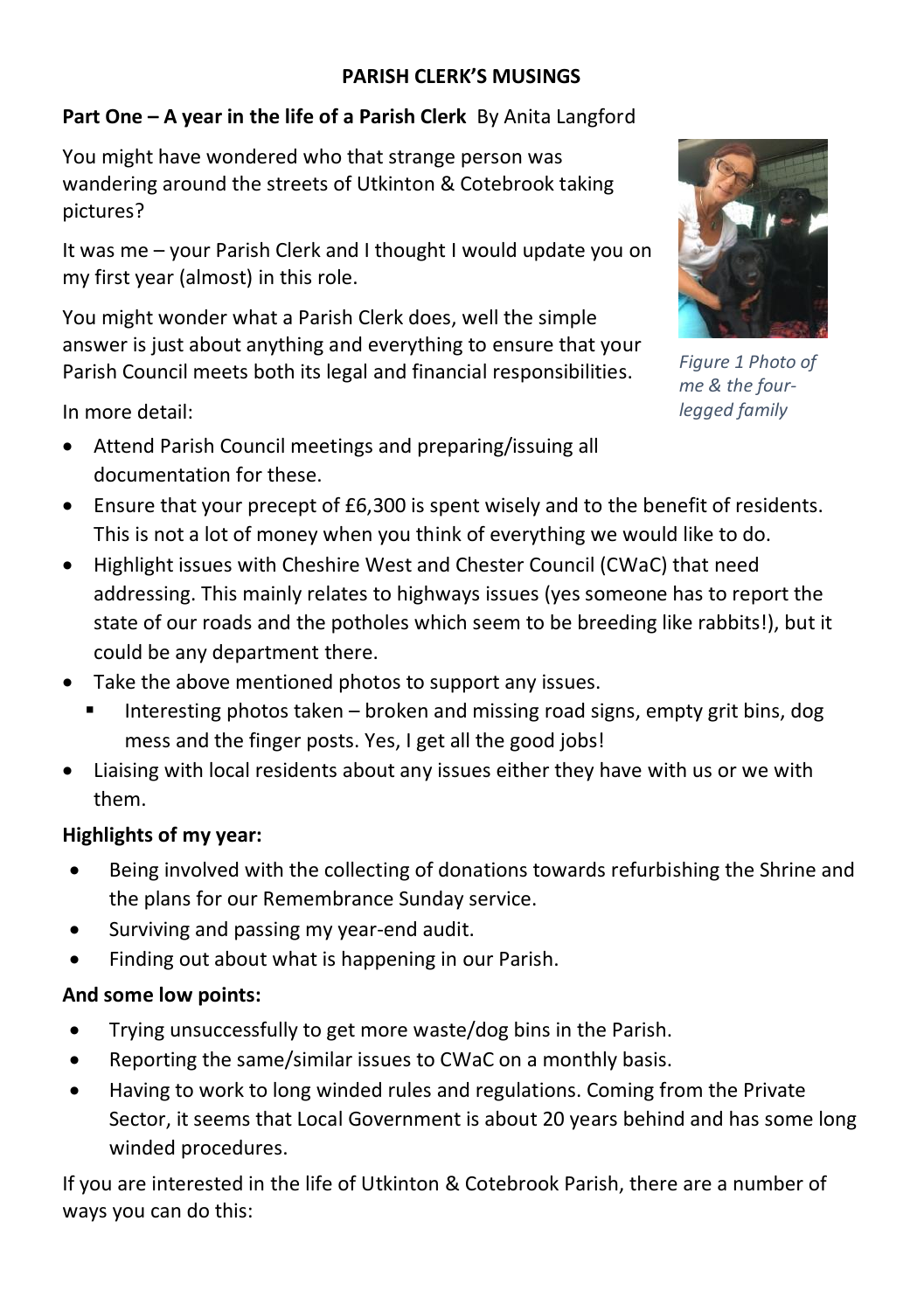- Attend Parish Council meetings
- Read 'The Courier' (perhaps contribute articles)
- View our Parish website [www.utkintonandcotebrookparishcouncil.com](http://www.utkintonandcotebrookparishcouncil.com/) and our Facebook pages (just type in; 'Utkinton and Cotebrook Community Pages)
- Become a Councillor (Parish Council elections are planned for April or May 2019)
- Volunteer to become involved in the Parish both Village Halls can always do with extra bodies to help them run or perhaps you would like to improve the look of the Parish by litter picking either by yourself or with others.
- Report issues that bug you to Cheshire West & Chester Council

#### **Chairman's Piece – summer 2018**

Francis Tunney – Chair of Utkinton and Cotebrook Parish Council.

In the words of one of our 'Red Top' tabloids *"Cor wot a scorcher!!!"* It was a wonderful summer off and on with so much going on around the Parish Council and right across our two communities.

As June broke it became obvious that things were 'afoot' on Northgate field and that the appeal that had been in the offing by the developer rose to the surface, I won't say too much about that here as it is covered in the editorial comment section.

So what else, of note, has happened in the PC?

Our ward councillor, Eveleigh Moore-Dutton, has become an independent councillor at CWaC, we've had consultations about 'Gypsy and Travellers sites', looked at quite a few planning applications and got on with the restoration of the much loved War Memorial in Utkinton. As Richard Francis will, no doubt, talk about elsewhere, we had a smashing Garden Fete, Cotebrook's Village Hall extensions continue apace and it has its official opening in November. We have seen proposals by CWaC to bring in a 20 mph zone (I know it is in 'old money') and the PC has written to CWaC with some concerns. We continue to lobby Cheshire Highways about the state of the roads around our two villages and have asked our MP to get involved in, specifically, the road off the A49 at Stable Lane in Cotebrook.

We have also been discussing lack of public transport in our Parish as well as Tarporley Ward – but I know there is an article about this later in the issue.

Our representations and protestations about becoming a Local Service Centre in CWaC's 'Local Plan 2' are being heard by an Inspector in late September and by the time this issue published, we will know our fate.

We, or rather you, raised an astounding amount towards the War Memorial - £4500 and this was from a smallish number of donors, with one or two whopping contributions from 'The Holroyd Foundation' and Professor and Mrs Redmond – many, many thanks. We will talk about the Shrine and the commemoration in another part of the 'Courier'. Even though, like our MPs, we have a summer recess it has been very busy with the Appeal, The Shrine, various consultations so the summer seems to have sped by. Before we know it, the May 2019 Local Elections will be upon us and if any of our residents feel like standing for Parish Council, just get in touch with the Clerk.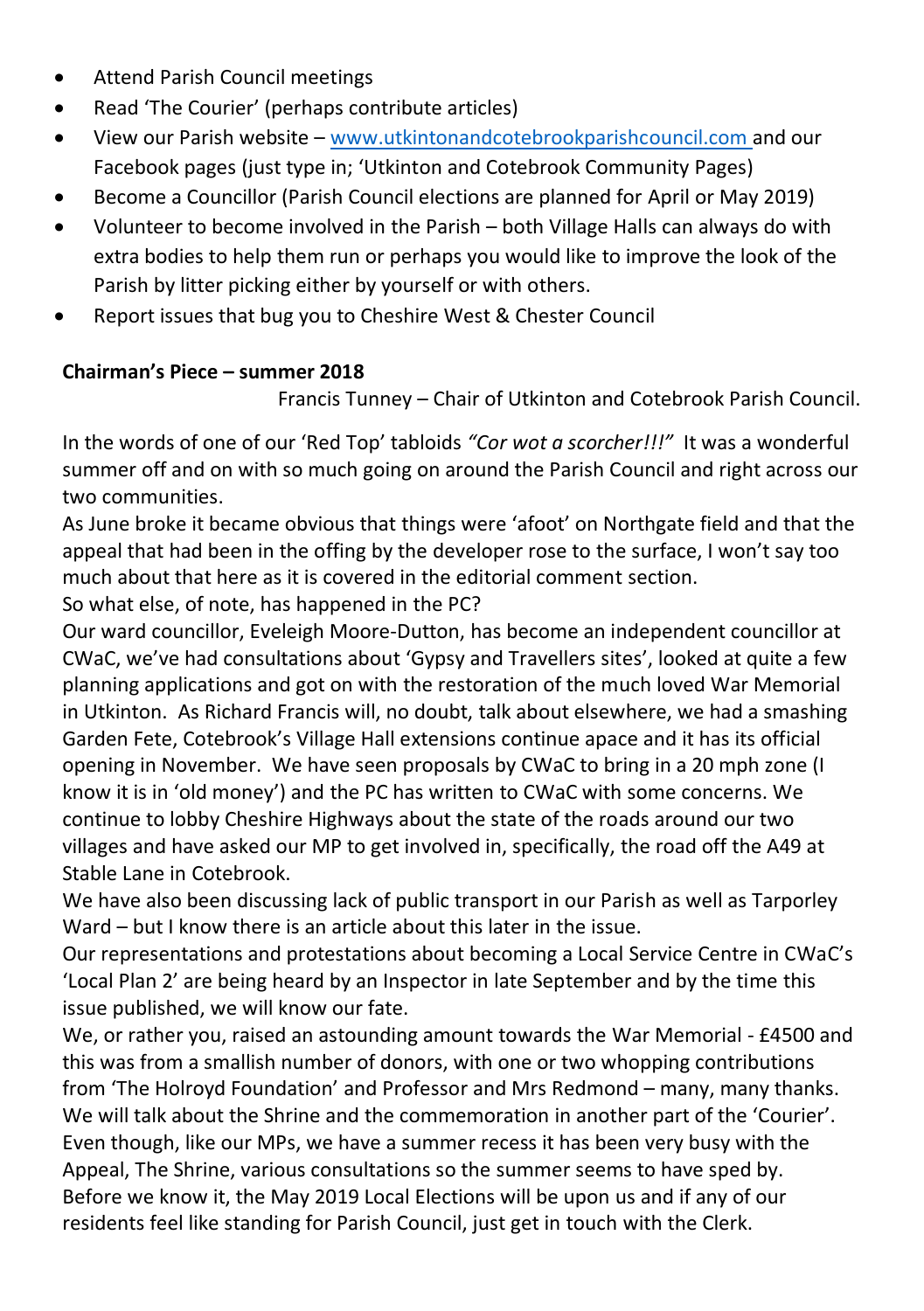#### **St John and the Holy Cross Cotebrook**

Rev. Georgina Watmore

This summer included a wonderful wedding and a very successful family friendly dog show. At the former for the first time we used two wedding kneelers made especially for St John's, and at the latter fun and ice cream was had by all (even the dogs) as we raised much needed funds for the church.



Picture of the Dog show at High Billinge House

This Autumn sees our regular services on the first Sunday of every month at 11:15am. The first of these October  $7<sup>th</sup>$  will be our Harvest Festival – please join us to give thanks for all the gifts we are given and offer your own which will be taken to our local foodbank in Winsford.

In the build-up to the commemoration of the 100<sup>th</sup> anniversary of the end of WW1, we also have our solider figures with us throughout October and for the first Sunday in November – silhouettes representing those from Cotebrook and Utkinton named on our war memorial. From November 3<sup>rd</sup>- 9<sup>th</sup>, all the 61 figures of the 'There But Not There' exhibition will be reunited and (during daylight hours) available to see at St Helen's in Tarporley. This exhibition is extremely moving, eloquently speaking into the trauma of war and the devastation of loss, and I heartily recommend it.

On 3rd October at 11:30am St John's will host a short harvest themed service for Cotebrook Pre- School and on the morning of December  $17<sup>th</sup>$  the children will return to perform their nativity.

We are also hosting our ever popular Lessons and Carols service on Sunday 16<sup>th</sup> December at 4pm. This is a beautiful service, held by candlelight, where we build and bless our stable scene with the help of our younger members and sing well known carols together. We are delighted that once again Cotebrook Pre-School will be with us and everyone is invited to the village hall afterwards for refreshments and mince pies. Please do join us for this very festive occasion.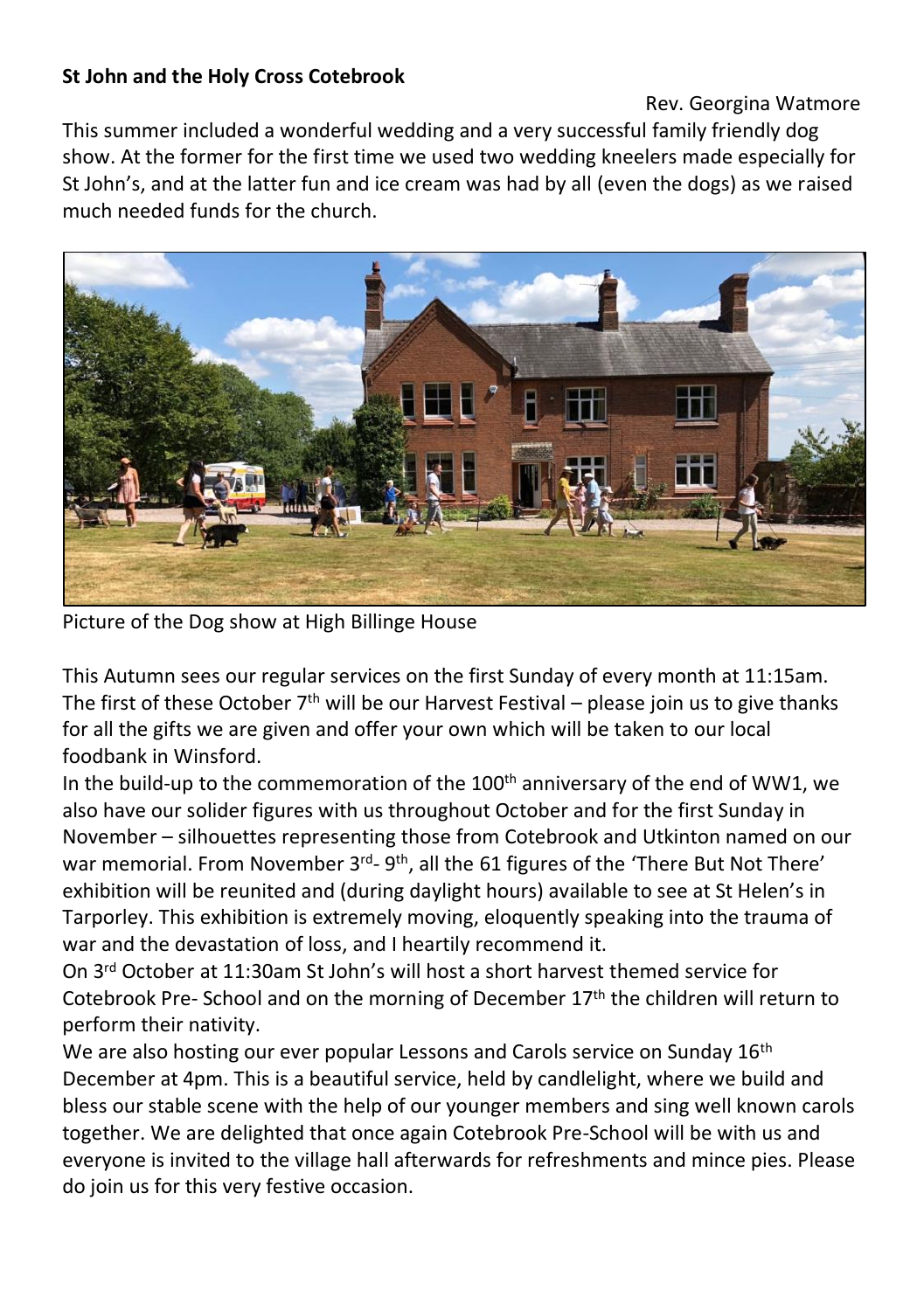The sun shone down brightly once again on the annual Utkinton Garden Fete held in the magnificent gardens of Tirley Garth by the kind permission of Professor and Mrs Redmond, both of whom were in attendance.

The festivities kicked off with local primary schools competing in a football tournament for the 'Mark Williamson Trophy'.

The competition started at midday finishing around 4 pm, with some very skilful and competitive matches being played in a truly sporting manner in scorching temperatures. Gareth Coyne, acting head of Utkinton Primary School, organised and ran the tournament and later presented the trophy and medals. The eventual winners were Tarvin who triumphed over Duddon by 2-1.

Over 300 attended the Fete and the 'Crewe Concert Band' entertained from 2pm to 2:45pm.

The highlight of the event was the crowning of the Rose Queen at 2:45pm organised by Julie and Sadie Pine and the procession looked magnificent, led by the retiring Rose Queen, Ruby Smales and her attendants. The 2018 Rose Queen, Masie Rock was crowned on the steps of Tirley Garth by Lady Michelle Briggs. The Fete was formally opened by the Reverend Georgina Watmore and the Lord Lieutenant, David Briggs.

Next on the agenda was the 'premiere' of 'The Utkinton Boys', a heart-rending playlet about the First World War, commemorating 100 years since the ending of hostilities. This was superbly performed by members of 'Tarporley Amateur Dramatic Society (TADS)' and the performance was filmed for possible circulation closer to 11<sup>th</sup> November. There were further performance from the 'Utkinton Choir' and 'Infinity Dance Group', that kept the audience thoroughly entertained for the rest of the afternoon.

Utkinton WI provided some mouth-watering teas and refreshments close to the main lawn. Stalls, Tombola, Books, Toys and Games, a Tuck Shop, and childrens' games and activities all did a 'roaring' trade thanks to a free-spending crowd.

Closing the afternoon, the Rose Queen drew out the winning raffle tickets, with a fantastic range of prizes being claimed by the winners.

The Fete made a total of £2,508.48 which was £67 up on the previous year and all the funds raised will be used to support; Utkinton Primary School, the PTA, Utkinton WI and Utkinton Village Hall.

A BIG thank you goes to the School PTA, WI and Village Hall Committee and all the volunteers who help to put the event on, steward it as well as all who donated raffle prizes and bought tickets.

And an even BIGGER thank you to Professor and Mrs Redmond who allowed us to use their gardens to host this event.

See you next year for another lively event..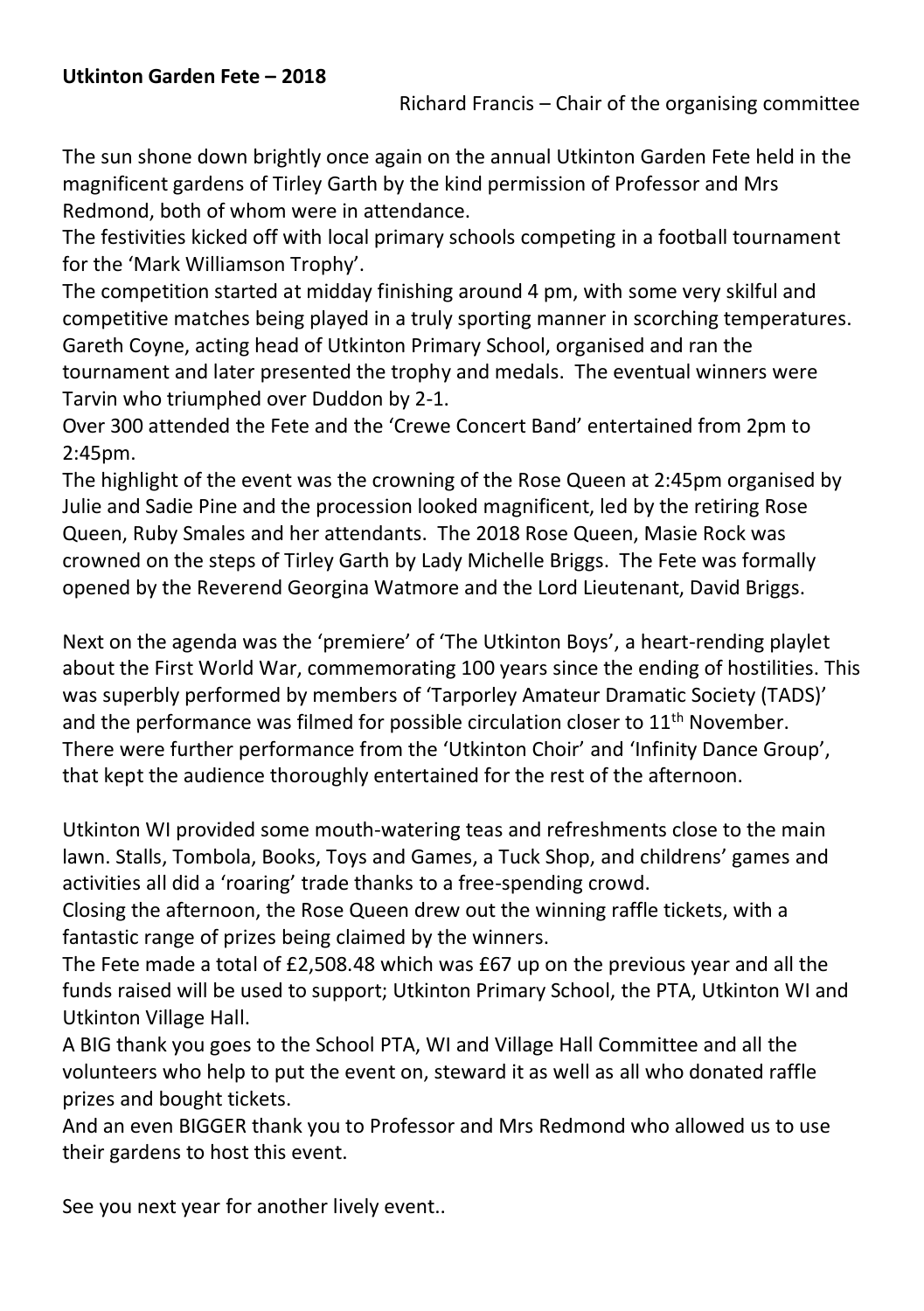#### **World War One & The Present Day – Utkinton & Cotebrook 30th June & 1st July**

What does a hot day in June in the grounds of a Cheshire Country House have in common with a cold wet November in Ypres and The Somme?

The answer is that they both had WW1 troops in action there.

We all know that November 1918 saw the end of the War to End All Wars but this June the Parish of Utkinton & Cotebrook commemorated the end of the 1st World War.

It started at the Utkinton Garden Fete with a performance of the 'Living Memories' playlets at Tirley Garth by the Tarporley Amateur Dramatic Society. They acted out vignettes of the life of Canon Hughes, his wife Jesse and Soldiers & Nurses at the front line. The actors read out extracts from actual letters from nurses & soldiers together with diary entries all of which were written at the front. These letters and diaries were kept as a record of life in this area of Northern



Europe during WW1 by Canon Hughes who was the Rector of this Parish. The playlet ended with a solitary soldier singing an unaccompanied version of 'Keep the Home Fires Burning'.

The hot sunny weather couldn't have been any more extreme to the cold, wet, muddy trenches and please spare a thought for the actors who were performing in genuine  $1<sup>st</sup>$ World War costumes.



Moving on to the Sunday, the eight 'There not There 'Silhouettes representing the soldiers of Utkinton & Cotebrook on local WW1 monuments where unveiled in St John's & the Holy Cross church, Cotebrook. These silhouettes will be in situ until the end of October and please feel free to come along to St John's on the 1<sup>st</sup> Sunday of the month to see them. The church is open from the normal Sunday service 11.15-11.45 and you would be welcome to attend either the service or come at the end to see them and have a coffee.

This weekend highlighted how during the  $1<sup>st</sup>$  World War, communities pulled together to get through adversity and sorrow whilst also finding the courage and strength to keep the home fires burning. We can all take inspiration from this spirit to help build and strengthen our present day communities. An example of this is support and donations the Parish Council have received to refurbish the World War 1 memorial in Utkinton and the Parish Council would like to thank everyone for this.

> Anita Langford Clerk to the Parish Council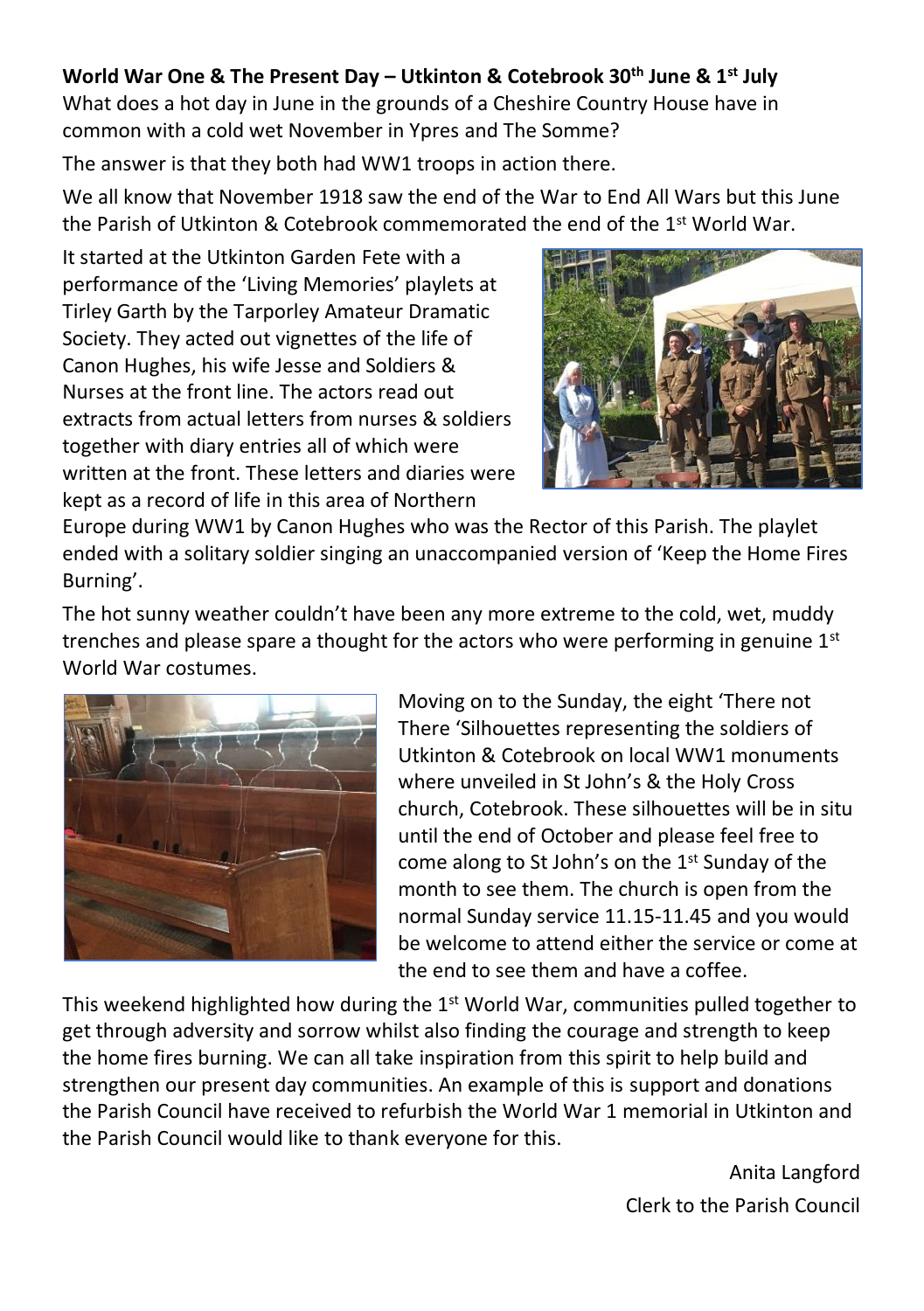#### **Community Transport - Update on the service and surveys**

When we were notified by a resident of the proposed changes to the Community Transport structure for the Ward, we contacted CWaC and arranged a 'round table' session with our MP, our Ward Councillor, other local Parish Councils and the transport commissioning team from CWaC. That was in late March and, at that meeting CWaC promised to undertake a ward-wide survey once a 3-month trial of the new services had passed.

Just to refresh your information, there are three services:

 $M - W - F$ ; a replacement for the Tarporley Shuttle, using the same vehicle and times of operation (09:30 – 14:30) on a 'dial-a-ride' subscription basis with NO concessionary fares.

Tue & Thu; a twice weekly service that starts at Utkinton War Memorial (09:30) and wends its way through local villages, Chester city Centre, Chester Countess and ending at Cheshire Oaks, returning the same days to Utkinton by 14:30. Concessionary fares are available.

Wed & Fri; 'Rural Rider to either Northwich or Winsford.

Well its 6-months since we met and after a lot of discussion CWaC are about to publish their survey to everyone in the Ward!

So it is important that you respond – it is about how the services cater for your needs, how often you use them and what else can be done.

#### **How to report (please) potholes!!**

This picture was taken of Tirley Lane and is typical of the state of some of our roads – some are better, some are worse.

The process is simple to do online – navigate to the CWaC Home Page





Click on the 'Report a pothole' button and the process is simple from here.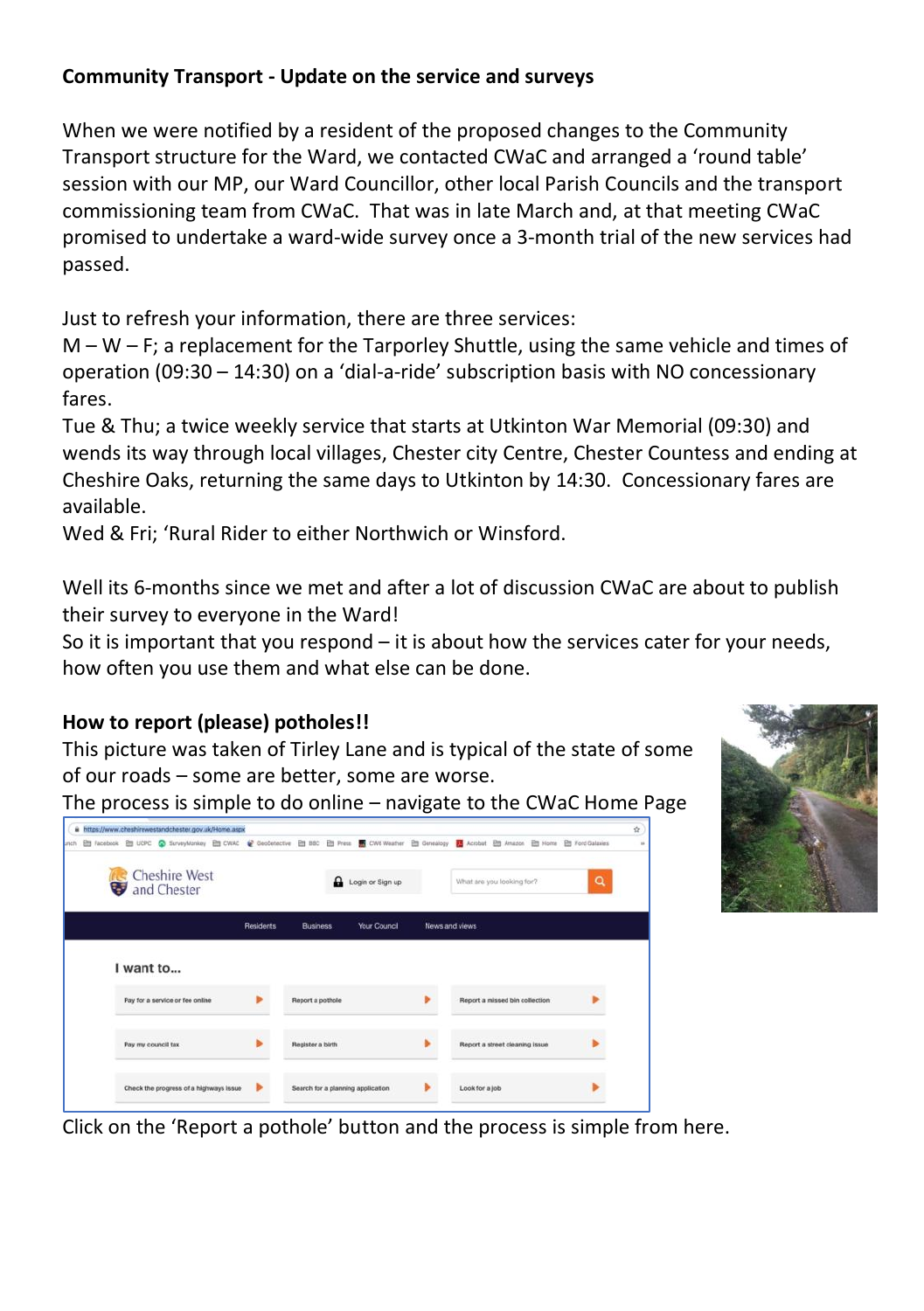#### Who's who and what is when

|                                                      | CONGEL DELAID TOI THE FAITSH COUNCIL |                               |                                         |
|------------------------------------------------------|--------------------------------------|-------------------------------|-----------------------------------------|
| <b>Parish Council</b> dates for 2017-18: starting at |                                      | <b>The Parish Council</b>     |                                         |
| 7:30 pm (incl. a 15 min public session).             |                                      |                               |                                         |
| $9th$ October 2018                                   | Cotebrook                            | Francis Tunney (Chair)        | 07860 917446                            |
| 13 <sup>th</sup> November 2018                       | Utkinton                             | Graham Stewart (Vice Chair)   | 01829 733216                            |
| $11^{\text{th}}$ December 2018                       | Cotebrook (7:00 pm)                  | Andrew Needham                | 01829 732444                            |
| 8 <sup>th</sup> January 2019                         | Utkinton                             | lan Priestner                 | 01829 752009                            |
| 12th February 2019                                   | Cotebrook                            | Nick Parker                   | 07850 930095                            |
| 12 <sup>th</sup> March 2019                          | Utkinton                             | Roger Barnes                  | 07861 312534                            |
| 9 <sup>th</sup> April 2019*                          | Cotebrook                            | <b>Tony Burford</b>           | 01829 732836                            |
| 14th May 2018 (                                      | Utkinton (Incl. APM and AGM)         | Anna Harvey                   | 07772 323409                            |
| 11 <sup>th</sup> June 2019                           | Cotebrook                            | Jason Hughes                  | 07384 437565                            |
| 9 <sup>th</sup> July 2019                            | Utkinton                             | Anita Langford (Parish Clerk) | utkintonandcotebrook<br>clerk@gmail.com |
| 10 <sup>th</sup> September 2019                      | Cotebrook                            |                               | 0781 4089666                            |
| 8 <sup>th</sup> October 2019                         | Utkinton                             |                               |                                         |
| 12 <sup>th</sup> November 2019                       | Cotebrook                            |                               |                                         |
| 10 <sup>th</sup> December 2019                       | Utkinton (7:00 pm)                   |                               |                                         |

#### **Contact Details for the Parish Council**

#### **Village Hall Committee**

| Cotebrook                     |              | Utkin<br>ton           |              |
|-------------------------------|--------------|------------------------|--------------|
| Judith Jones - Chair          | 07711 243521 | Graham Stewart -       | 01829 733216 |
| Nick Parker - Secretary       | 07850 930095 | Chair/Treasurer        |              |
| Marian Atkinson               | 01829 760698 |                        | 07860 917446 |
| Les Atkinson -<br>Maintenance | 07958 107078 | <b>Francis Tunney</b>  |              |
| Valerie Hague                 | 01829 760344 | Liz Hannath - WI       |              |
| Nicola Cerven -<br>Promotion  | 07724 189706 |                        |              |
| David Jones - Treasurer       | 07974 929666 | Kath Dahill            | 01829 733701 |
| Graham Dyke -<br>Advertising  | 07711 152889 |                        |              |
| Trudy Boyle                   | 07545 554780 | David Woodward         |              |
| Sarah Cooper                  | 01829 760654 |                        |              |
| Tony Burford                  | 01829 732836 | Karen Murray           |              |
| Steve and Helen Moore         | 01829 760272 |                        |              |
| <b>Tracy Chorlton</b>         | 01829 760551 | Sue Patten - Multi     | 07907 696731 |
| Samantha Edge                 | 01829 760984 | sport Secretary        |              |
| Louise Dyke                   | 07917807078  | <b>Richard Francis</b> | 01829 752551 |

*Neighbourhood plan Steering Group Members:*

*Cllr. Ian Priestner –*on behalf of the Council *01829 752009 – [ianpriestner@hotmail.com](mailto:ianpriestner@hotmail.com) Tony Dahill (Chair) 01829 733701 – [anthonydahill@btinternet.com](mailto:anthonydahill@btinternet.com)*

*Carol Weaver, Graham Spencer Vicki Ratchford, Marian Atkinson (for Cotebrook)*